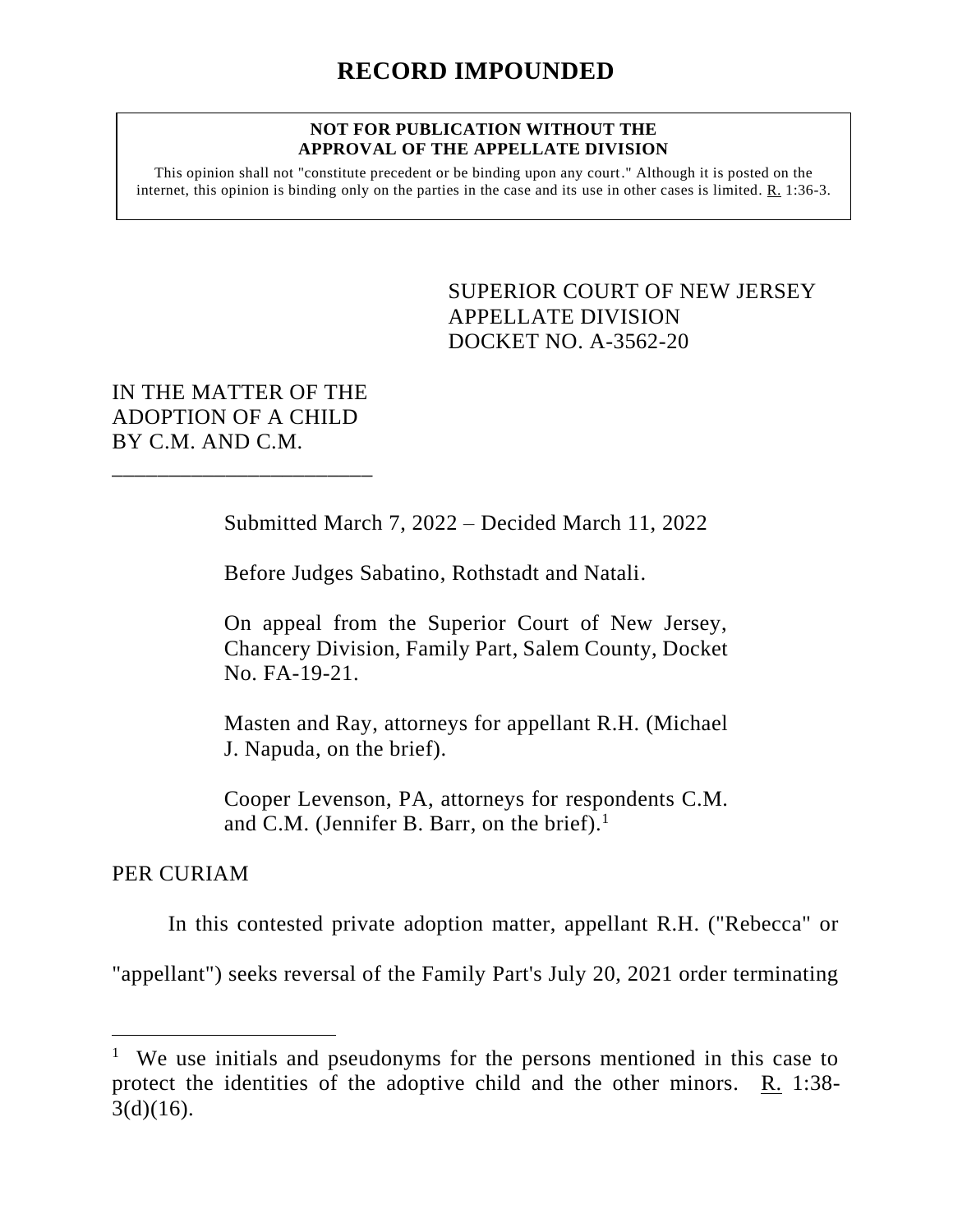her parental rights as to her biological daughter A.H-Q.F. ("Amy"), pursuant to N.J.S.A. 9:3-46(a). The trial court's findings were based on five days of extensive testimony adduced in proceedings at which appellant was represented by court-appointed pro bono counsel.

Appellant opposes the adoption of Amy by her own parents, respondents C.M. and C.M. (collectively referred to by the pseudonym "the Martins"). She fundamentally contends the evidence at trial was insufficient to justify the termination of her rights. Specifically, she contests the court's findings under the statutory criteria within N.J.S.A. 9:3-46(a), concluding that she had not "affirmatively assume[d] the duties encompassed by the role of being a parent" and that termination of her rights is in the child's "best interest." We reject her contentions and affirm.

### I.

Rebecca, who was born in 1989, is the adult adopted daughter of the Martins. The Martins adopted Rebecca in 2001 when she was twelve years old. By the time the Martins adopted her, Rebecca had been in and out of several resource homes. She had first been placed in foster care due to her biological mother's drug use and allegations of sexual abuse by her mother's boyfriend.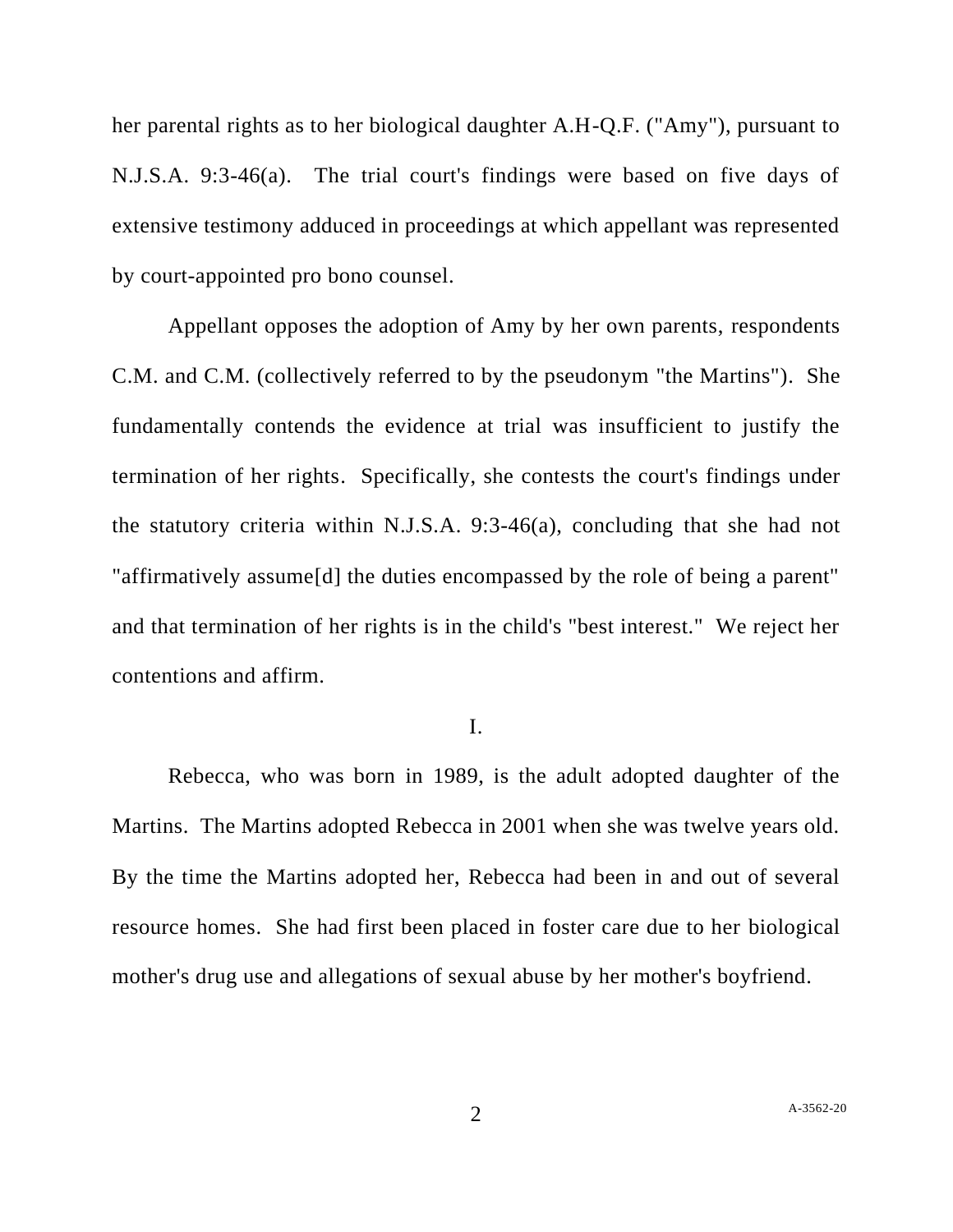Rebecca has struggled with behavioral issues and depression as far back as she can remember. Her life has sadly only become more erratic since she left the Martins' home in 2007, at eighteen years old. She has a persisting drug addiction, and she has been in and out of jail on drug-related charges and other offenses.

Rebecca has been in relationships with a series of different men, some of whom she has met in her employment. She married T.H. in 2007, moved with him to several different states, and eventually divorced him in 2010. In 2009 she met K.R. at work and started a relationship with him that produced two children, E.M. ("Evan") in March 2010 and Amy in August 2015. Rebecca married K.R. in 2014. K.R. appears to have not been involved in the raising of the two children, and he is not a party to this appeal or an objector to Amy's adoption.

Rebecca continued moving from home to home in various states. She gave birth to Evan in 2010 while living with a boyfriend, J.B., who she left the following year in 2011. Rebecca also gave birth in September 2018 to a third child, Devon, who is in the custody of his biological father, D.A.

In August 2012, Evan, then age two, was reportedly found in the back seat of a car with a stranger who did not know Rebecca or Evan's last names. Evan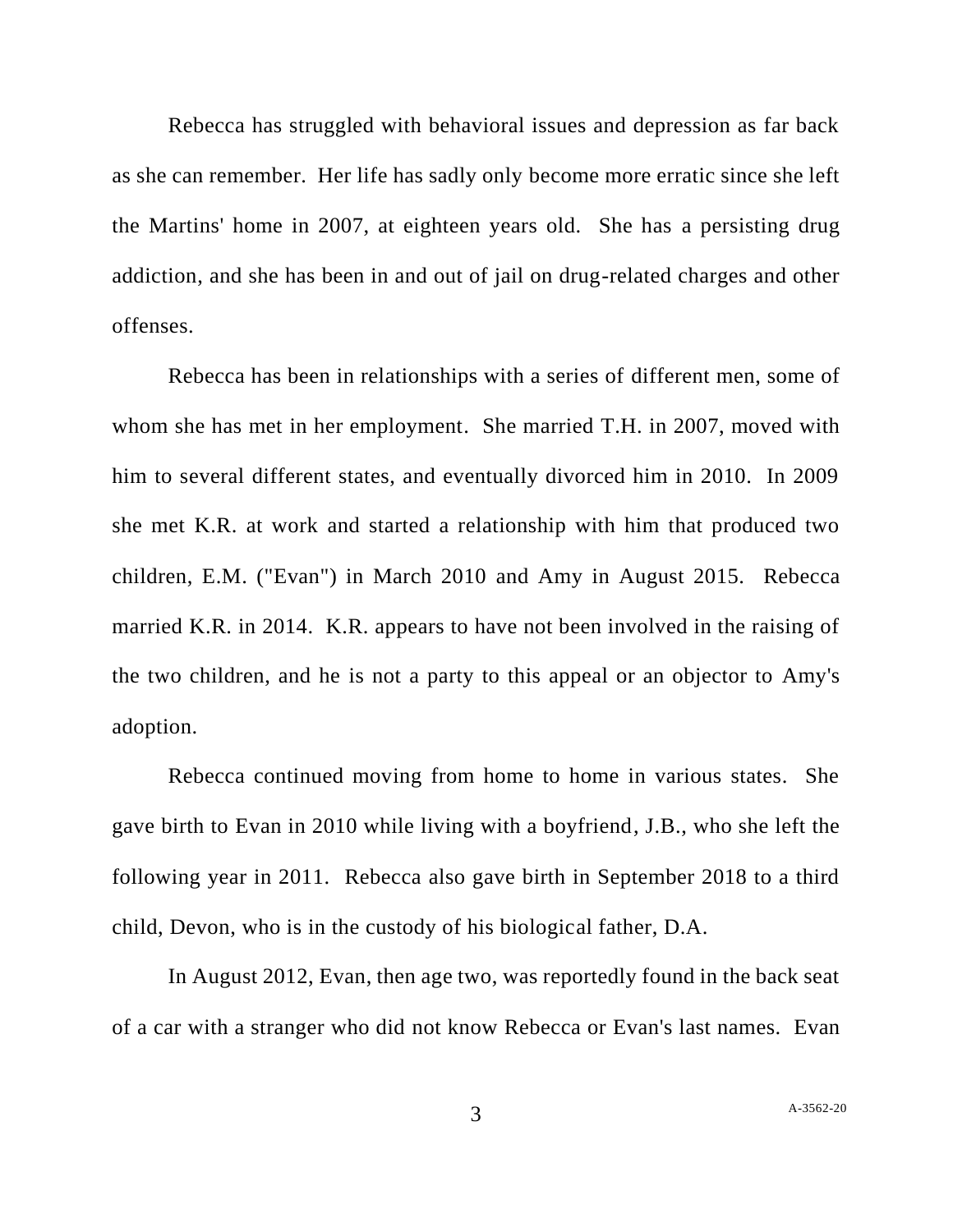was placed temporarily in the custody of the Martins, but then was returned to Rebecca.

In February 2013, Rebecca contacted the Martins and told them she and Evan were living in Philadelphia at a place that lacked heating or electricity. The Martins picked up Evan and he has lived with them since that time. In 2015 the Martins adopted Evan, after Rebecca eventually consented to having her parental rights terminated.

When Amy was born in August 2015, Rebecca was living with T.S., a friend of her biological mother. Two years later in June 2017, Rebecca and Amy moved in with her biological mother's brother, G.C.

In October 2017 Rebecca and G.C. were arrested on incest and drugrelated charges. Amy, then two years old, was placed in emergency foster care.

At a hearing in December 2017, the Martins were awarded sole custody of Amy. The child has lived there with her brother Evan, and the Martins' two teenaged biological children, since that time. The court's custody order allowed Rebecca a minimum of once-per-month visits with Amy, on the condition that she keep up with drug and mental health treatment.

Unfortunately, Rebecca continued to have problems with addiction and law-breaking behavior. She did not see Amy for over four months from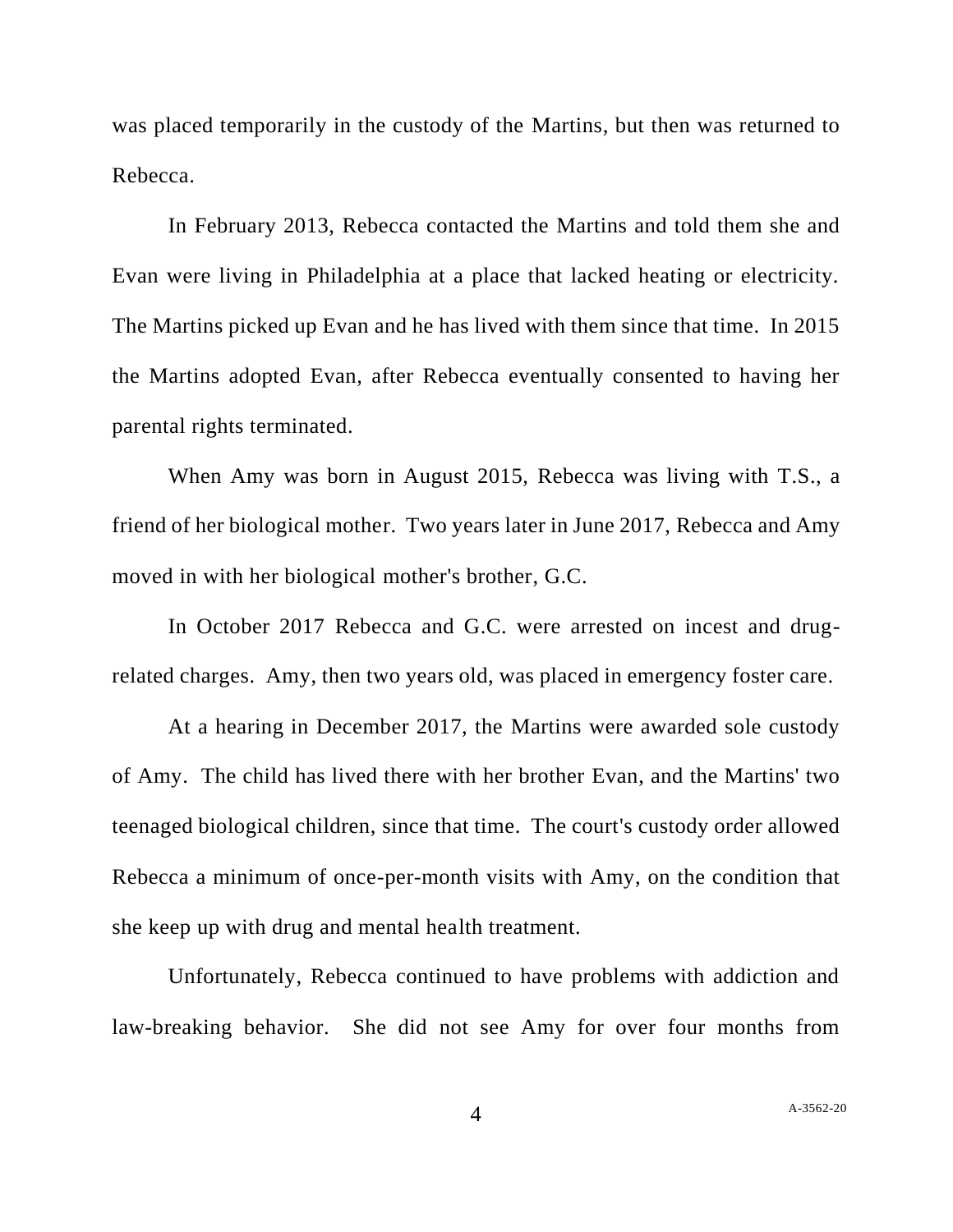December 2017 through April 2018 when the Martins brought Amy for a visit at an in-patient drug facility. She moved back in with T.S. in May 2018, and her visits with Amy became more sporadic after September 2018.

In December 2019 Rebecca abruptly cancelled a planned visit with Amy and the Martins due to alleged car trouble. She did not see Amy in person again through the time of the July 2021 adoption trial, a period of over eighteen months. They only had occasional telephone and video call contact during that time.

In March 2020 Rebecca was convicted in Pennsylvania of a weapons offense and incarcerated in that state. She was released in April 2020 on a COVID-19 furlough, but was re-incarcerated the next month on conspiracy charges.

The Martins filed a complaint to adopt Amy in January 2021. Rebecca opposed the termination of her parental rights. After five days of hearings in July 2021, Judge Michael R. Ostrowksi granted the termination, and this appeal ensued. $2$ 

<sup>&</sup>lt;sup>2</sup> Consistent with the statute's two-part private adoption process (a termination hearing under N.J.S.A. 9:3-46, followed by an adoption hearing under N.J.S.A. 9:3-48), the adoption apparently has not yet occurred pending this appeal of Rebecca's terminated parental rights.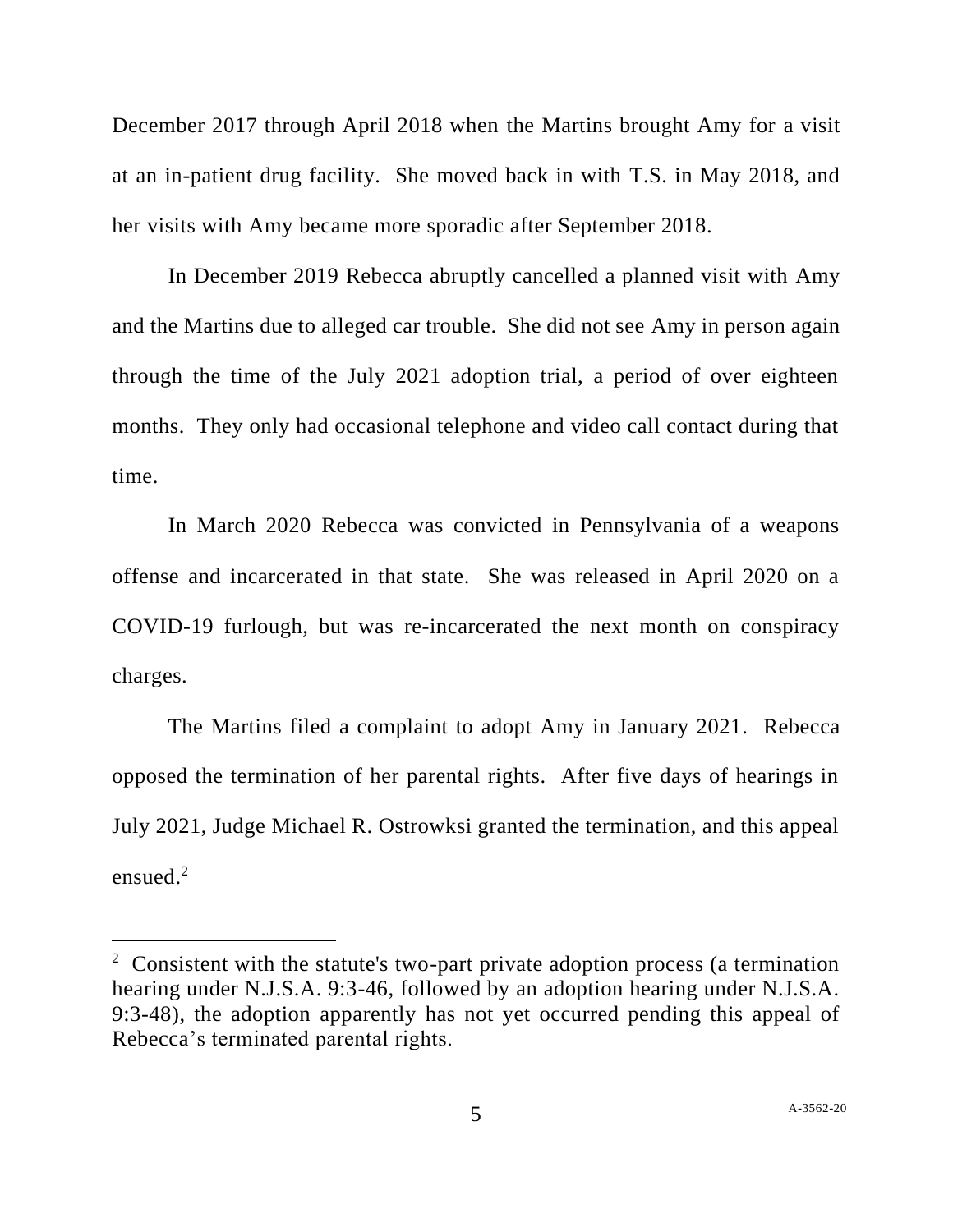II.

A.

The applicable legal and statutory principles that guide our review are undisputed. We first discuss the substantive ones.

In the absence of a biological parent's consent to surrender parental rights, a court must terminate the parental rights of the biological parent before it can authorize the adoption of a child. In re the Adoption of Children by G.P.B., Jr., 161 N.J. 396, 404 (1999). There are three statutory pathways through which parental rights may be terminated by court order: (1) under Title 30, specifically N.J.S.A. 30:4C-15, by which an action for guardianship is decided in favor of the Division of Child Protection and Permanency; (2) under Title 9, specifically N.J.S.A. 9:2-18, by which a state-approved adoption agency successfully pursues an action for termination; and (3) again under Title 9, specifically N.J.S.A. 9:3-46, by which a possible adoptive parent brings an adoption complaint. Robert A. Fall & Curtis J. Romanowski, Current N.J. Child Custody, Protection & Support ("Child Custody"), § 6:1-3 (2021). This last pathway is the one involved here.

Whether in the Title 30 or Title 9 context, we must and do recognize that the termination of a parent's right to raise his or her child is a matter of

6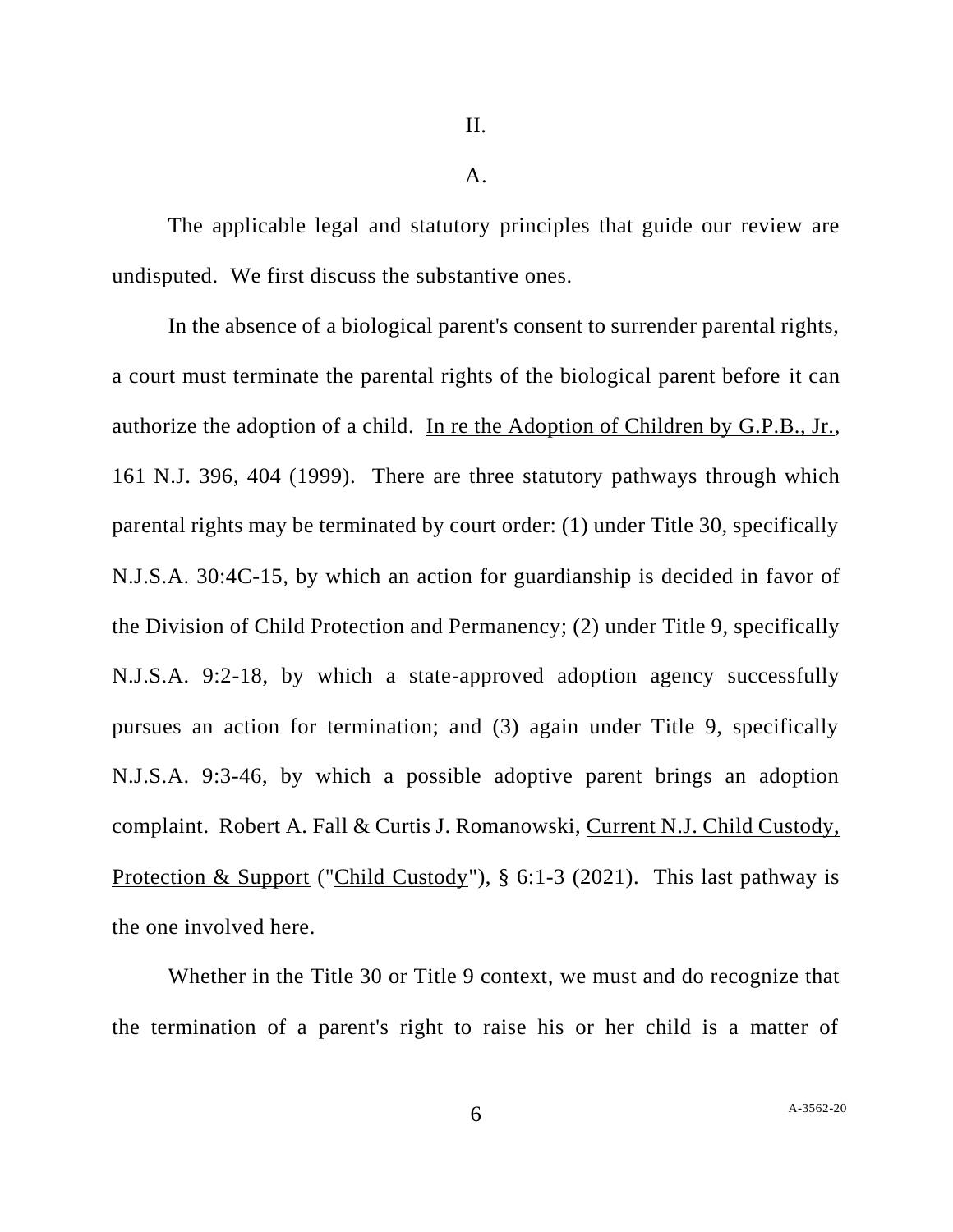constitutional magnitude. See Santosky v. Kramer, 455 U.S. 745, 753 (1982); see also In re Guardianship of K.H.O., 161 N.J. 337, 346 (1999); In re Adoption of J.E.V., 442 N.J. Super. 472, 481, 487 (App. Div. 2015) (holding that once a private adoption agency proceeds to seek adoption over the objection of a parent, that parent has the right to counsel, as "[a]fter the elimination of the death penalty, [this court] [could] think of no legal consequence of greater magnitude than the termination of parental rights.").

In G.P.B., Jr., our Supreme Court charted the evolution of Title 9 as it bears upon adoption matters. The Court particularly emphasized where certain core concepts included in Title 9 differ from their similarly phrased counterparts under Title 30 in the context of terminating parental rights. G.P.B., Jr., 161 N.J. at 396.

As the Court explained in G.P.B., Jr., N.J.S.A. 9:3-46, up until 1994, "simply stated that the rights of a parent could not be terminated unless the court found that the parent 'failed to perform the regular and expected parental functions of care and support of the child, [including] maintenance of an emotional relationship.'" G.P.B., Jr., 161 N.J. at 405. Since 1994, the Legislature has modified its approach from "favor[ing] the interests of the biological parent . . . to emphasiz[ing] the needs of the child." Ibid. (citing L.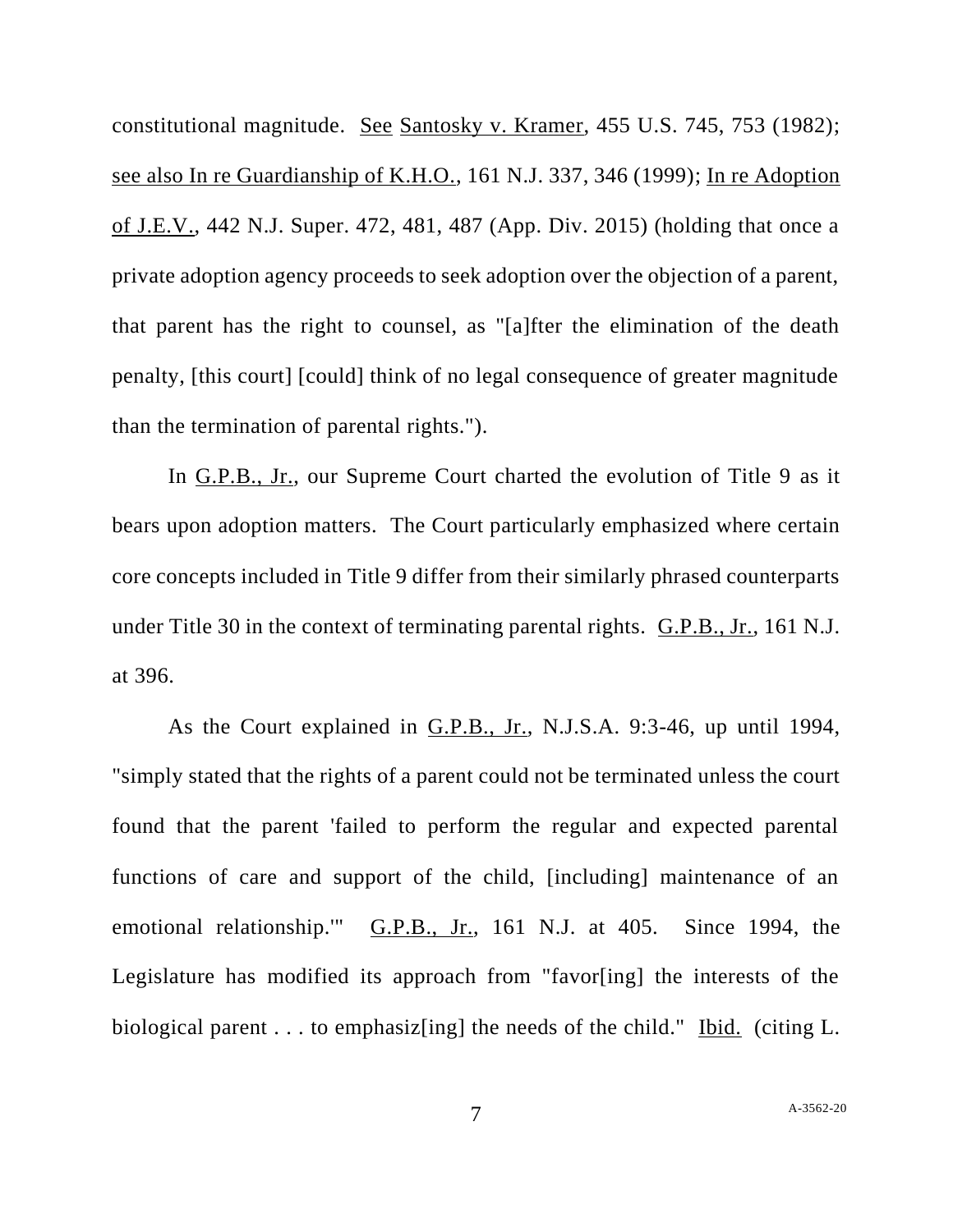1993, c. 346, sec. 9 (eff. April 27, 1994)). Under that modified approach, the concept of "affirmatively assum[ing] the duties encompassed by the role of being a parent" has taken on a starkly broader and more elaborate meaning under the Title 9 statute. This baseline concept of parenting goes beyond merely the "maintenance of an emotional relationship" between a parent and a child. Id. at 405-06; 410-12.

As the Court also detailed in G.P.B., Jr., further amendments to the statute in 1998 served "to underscore the significance of the affirmative assumption of parental duties. . . . the amendment reflects decreasing legislative tolerance for biological parents who . . . do not assume the responsibilities of parenthood." Id. at 408 (emphasis added).

The present case, in which Rebecca has not voluntarily placed her child for adoption and objects to the Martins' adoption complaint, is governed by N.J.S.A. 9:3-46(a). The relevant portion of the statute reads as follows:

> a. A person who is entitled to notice pursuant to section 9 of P.L.1977, c. 367 (C.9:3-45)<sup>3</sup> shall have the right to object to the adoption of his child within 20 days after the filing of the complaint for adoption for a State

<sup>&</sup>lt;sup>3</sup> N.J.S.A. 9:3-45, requiring that a "parent" receive notice of a complaint filed in an adoption proceeding under Title 9, defines "parent" as "(1) the husband of the mother of a child born or conceived during the marriage or (2) a putative or alleged biological mother or father of a child." Appellant obviously meets that definition, as her biological parentage of Amy is undisputed.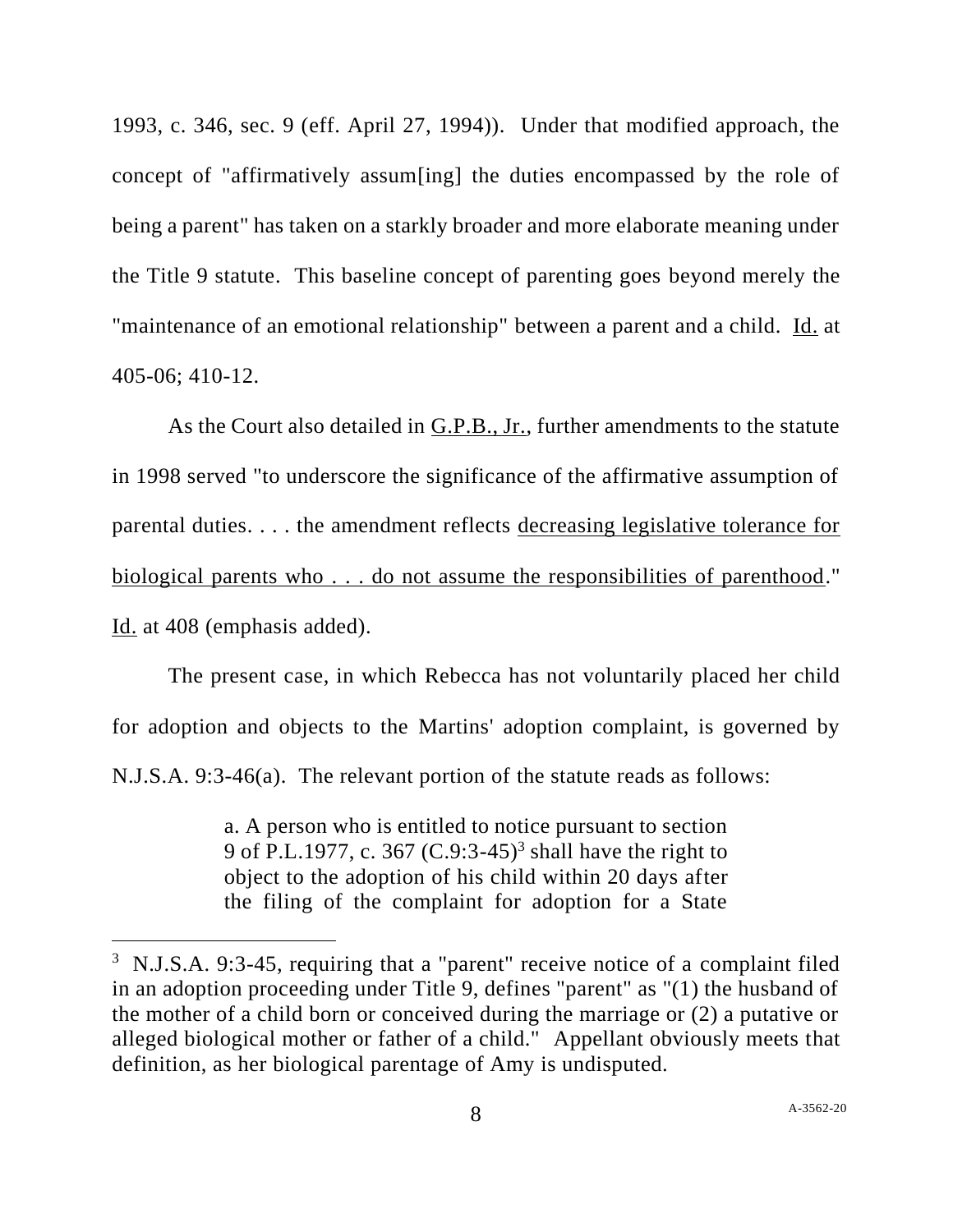resident and 35 days after the filing in the case of a nonresident. Failure to object within that time period constitutes a waiver of the right to object.

In a contest between [a parent] objecting to the adoption and the prospective adoptive parent, the standard shall be the best interest of the child. The best interest of a child requires that a parent affirmatively assume the duties encompassed by the role of being a parent. In determining whether a parent has affirmatively assumed the duties of a parent, the court shall consider, but is not limited to consideration of, [1] the fulfillment of financial obligations for the birth and care of the child, [2] demonstration of continued interest in the child, [3] demonstration of a genuine effort to maintain communication with the child, and [4] demonstration of the establishment and maintenance of a place of importance in the child's life.

…

[N.J.S.A. 9:3-46(a) (emphasis added).]

Importantly, the statute outlines two distinct circumstances in which a biological parent may object to a third party's adoption complaint. Each of them involves a unique evidentiary showing on the part of petitioner before an adoption may proceed. Only the first portion of the statute, quoted above, is relevant to this case. It concerns solely "private" adoptions<sup>4</sup> where the child has

<sup>4</sup> These are at times also referred to as "independent" or "private placement" adoptions in this State's case law and under Title 9.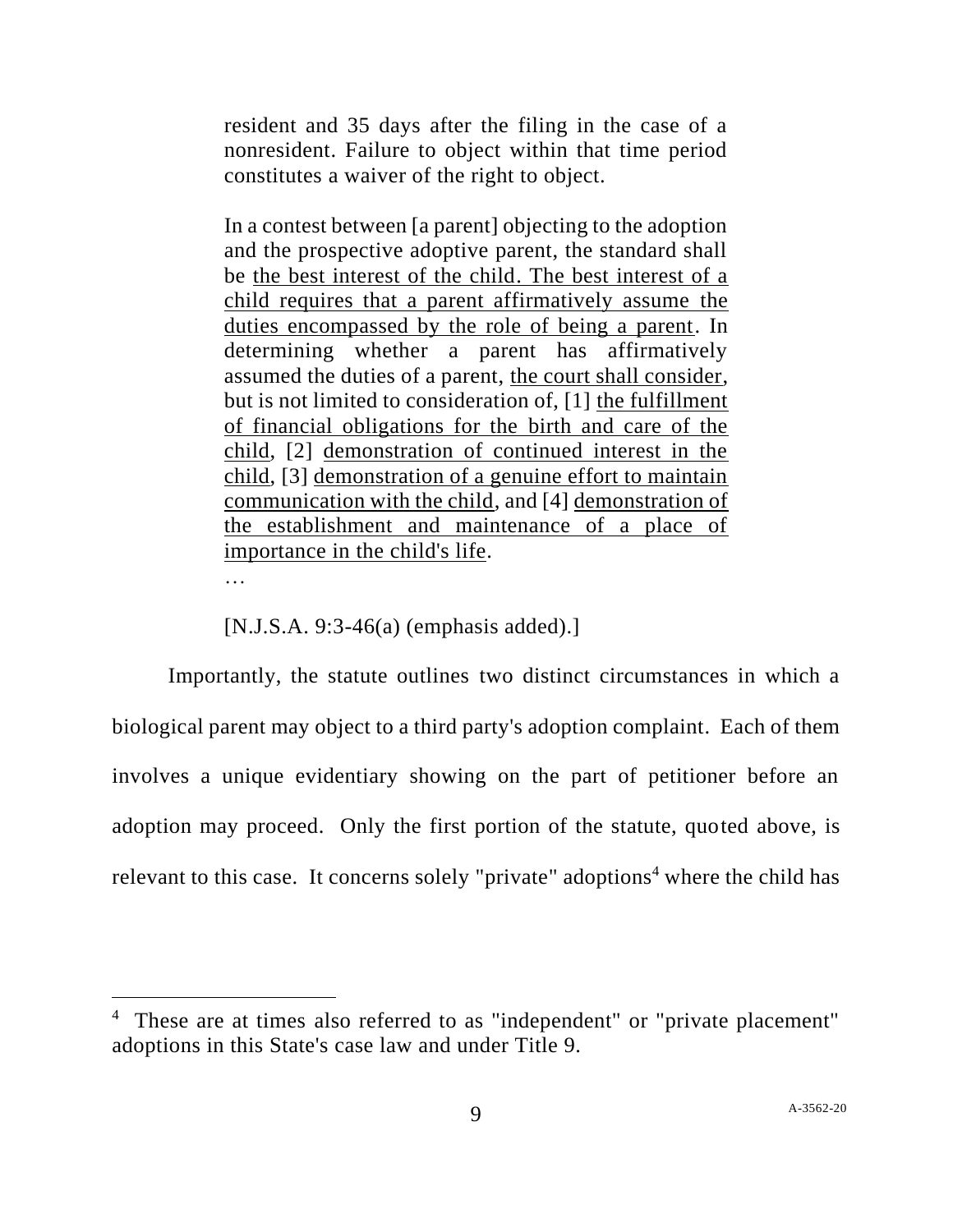not been "placed for adoption." Child Custody §§ 6:2-3, 15:2-1 (citing G.P.B., Jr., 161 N.J. at 413).

A "private" adoption describes any scenario in which the child is placed into an adoptive home from a source other than a state-approved adoption agency. Id. at § 6:2-3(a) (citing In re Adoption of Baby T., 308 N.J. Super. 344, 359 (Ch. Div. 1997)). N.J.S.A. 9:3-39.1(a)(3) authorizes such private placements with a child's relatives, including siblings, an aunt, uncle, grandparent, birth father, or stepparent. Ibid. A child has been "placed for adoption" when the parent has transferred custody of the child to a third party for the purpose of adoption. N.J.S.A. 9:3-38(g).

The latter portion of the statute, N.J.S.A. 9:3-46(a)(1) and (2), concerns the second possible circumstance, in which a biological parent has objected to the adoption complaint after having "placed" the child for adoption. Such situations generally arise where the parent has surrendered the child in a nonagency setting, or if the agency surrender is invalid, either of which entitle the parent to notice and an opportunity to object to the adoption. Child Custody § 15:3-1.

When a biological parent has "placed" a child for adoption and later objects to an adoption complaint, the trial court is bound to enter a judgment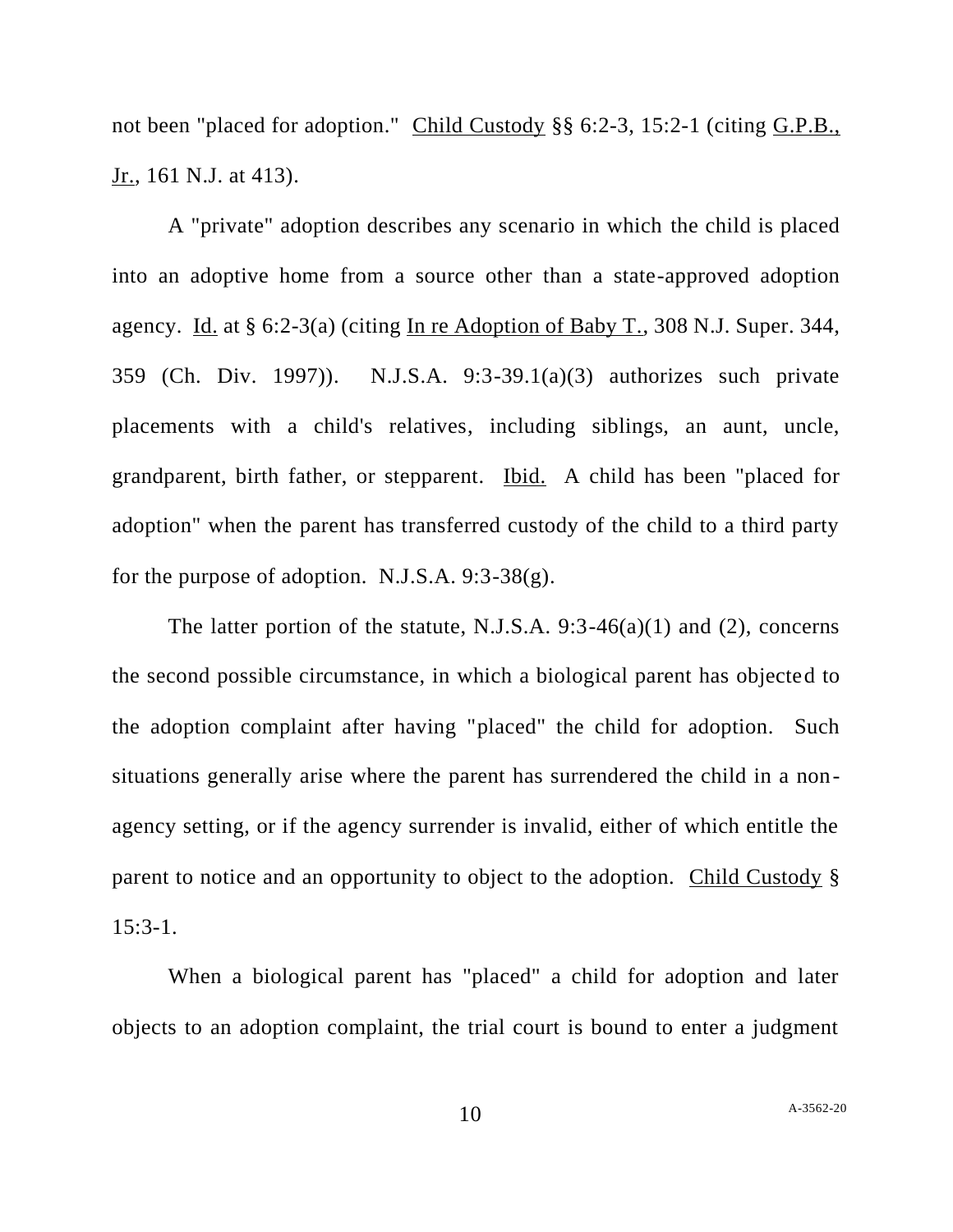over the parent's objection if it finds a "fail[ure] to perform the regular and expected parental functions of care and support of the child" on the objecting parent's part. N.J.S.A.  $9:3-46(a)(1)$  (emphasis added). The relevant findings must be made within a six-month window preceding the placement for adoption. See also In re Adoption of a Child by J.D.S., 353 N.J. Super. 378, 395-96 (App. Div. 2002) (distinguishing the "best interest" and "regular and expected parental functions" analyses under the statute, finding only the former applied in that case because the objecting parent had not relinquished custody of her child to her in-laws with the purpose of "placing" the child for adoption).<sup>5</sup>

In sum, while not all "placements for adoption" result in "private adoptions" and not all "private adoptions" follow a "placement" by the parent, the salient points relevant to the procedural posture of this case are: (1) that no agency was involved, state-approved or otherwise; and (2) that Rebecca did not "place" her child for adoption. In such situations, a different standard for termination governs.

 $<sup>5</sup>$  In  $G.P.B., Jr.,$  the Court suggested that the "regular and expected parental</sup> functions" analysis under N.J.S.A. 9:3-46(a)(1) and (2) holds biological parents up to more "onerous" parental duties than does the "best interest of the child" standard under N.J.S.A. 9:3-46(a). 161 N.J. at 410-11; accord J.D.S., 353 N.J. Super. at 395.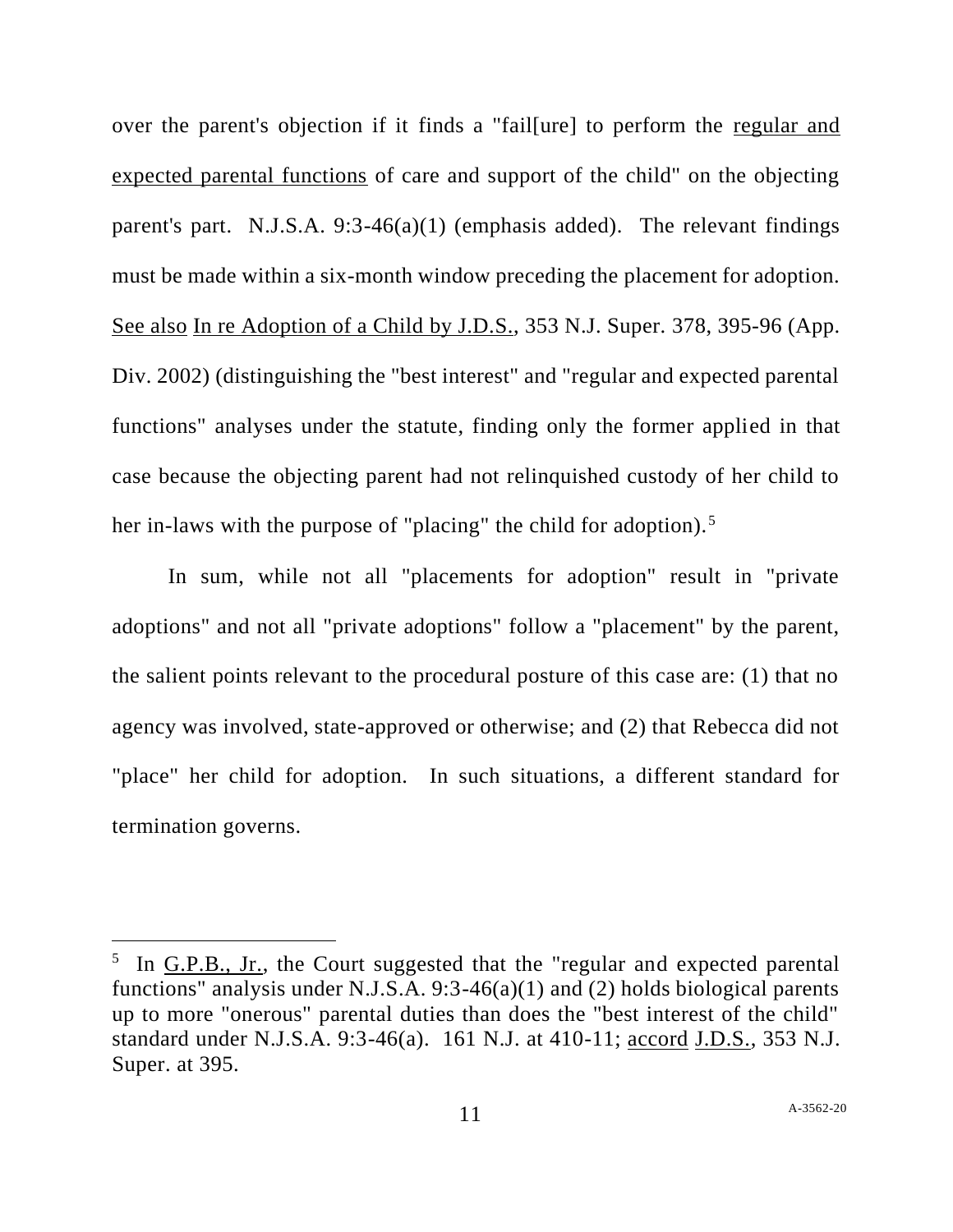That standard is denoted in N.J.S.A. 9:3-46(a) as the "best interest of the child" standard. We hasten to acknowledge that this "best interest of the child" standard in the Title 9 context differs significantly from the considerations prompted by the essentially identical phrase under Title 30.

In G.P.B., Jr., the Court commented that although this state's case law had historically "read both statutory schemes [i.e., Title 9 and Title 30] as depending on proof of harm to the child," the Legislature's goals with respect to both have since diverged. G.P.B., Jr., 161 N.J. at 411-12 (citing In re Baby M, 109 N.J. 396, 426 (1988)). Under Title 30, "the 'best interests<sup>'6</sup> test continues to concentrate on whether the parent has harmed or is likely to continue to harm the child . . . harm to the child's safety, health, or development, can lead to the termination of parental rights." Ibid. (internal citations omitted). By contrast, in the present Title 9 context, the Legislature's focus has shifted "from harm to the child to the <u>discharge of parental functions</u>." Id. at 412 (emphasis added).

In keeping with this shift of focus, "Title 9 proceedings are less concerned [with] ... harm and more with the parent's willingness and ability to provide effective parenting." Ibid. (emphasis added). Hence, when analyzing the child's

<sup>6</sup> We note the Title 9 statute refers to "best interest" in both the singular and the plural, but that inconsistency has not been viewed to be meaningful. Title 30 refers to "best interests of the child" solely in the plural.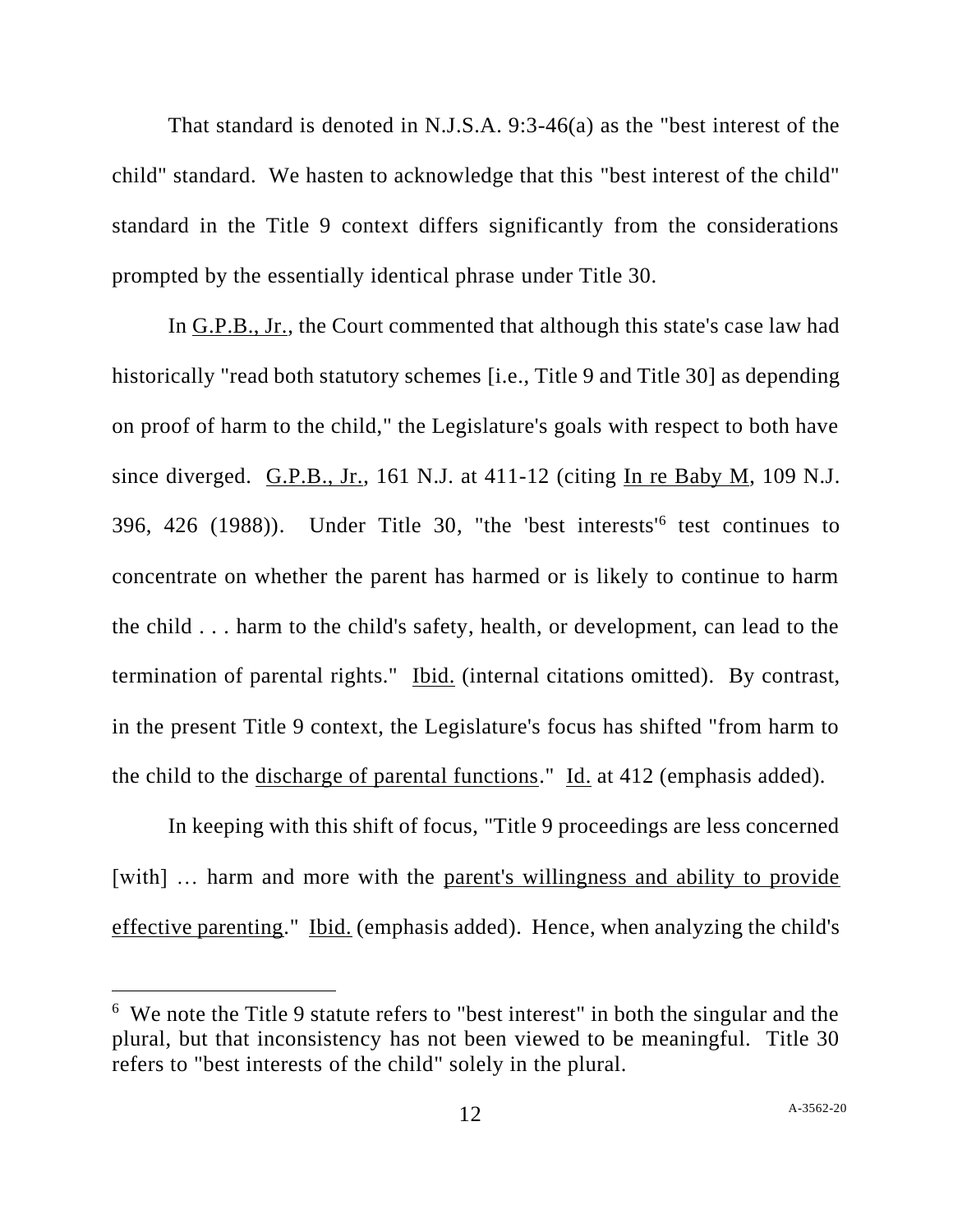"best interest" under Title 9, the "question is not whether the child would be better off with the adoptive parent, but whether the biological parent has failed to fulfill his or her duties." G.P.B., Jr., 161 N.J. at 413 (emphasis added).

As expressed in the text of N.J.S.A. 9:3-46(a), the "best interest of the child" requires that the biological parent "affirmatively assume the duties encompassed by the role of being a parent." Unlike the latter portion of the statute not applicable here (which sets a six-month time frame for the court to assess the objecting parent's behavior), no time limit applies to assessing a parent's behavior under the "best interest" standard. In re Adoption of a Child by C.J., 465 N.J. Super. 162, 174 (App. Div. 2020) (citing G.P.B., Jr., 161 N.J. at 411).

As we noted above, N.J.S.A. 9:3-46(a) specifies four non-exhaustive criteria to aid the trial court's determination of whether a parent has "affirmatively assume[d]" parental duties. These criteria are:

> (1) the fulfillment of financial obligations for the birth and care of the child;

(2) demonstration of continued interest in the child;

(3) demonstration of a genuine effort to maintain communication with the child; and

(4) demonstration of the establishment and maintenance of a place of importance in the child's life.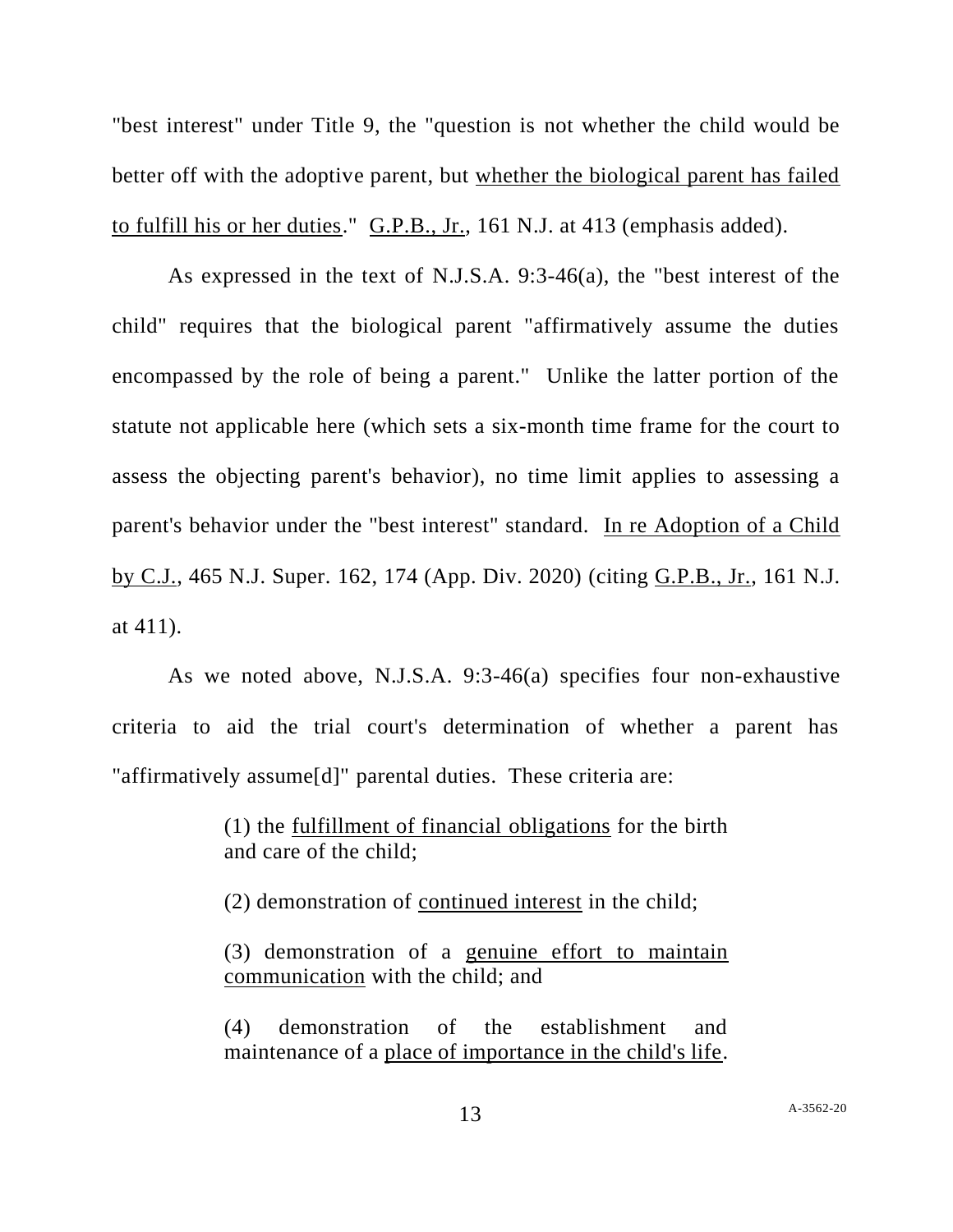[N.J.S.A. 9:3-46(a) (emphasis added).]

Though the trial court is free to "consider other factors in determining the child's best interest," G.P.B., Jr., 161 N.J. at 413, it is inappropriate for the court to include considerations applicable to Title 30's distinct "best interest" analysis used in cases brought by the DCPP. See C.J., 465 N.J. Super. at 180. Hence, comparisons between the potential adoptive parents (here, the Martins) and the biological parents (here, Rebecca) are to be avoided. Ibid.; see also Child Custody § 15:2-1.

Our state's case law has further emphasized that the "best interest" standard under N.J.S.A. 9:3-46(a) "does not necessarily favor adoption." See . e.g., J.D.S., 353 N.J. Super. at 398-401 (holding that termination of the objecting parent's parental rights under the N.J.S.A. 9:3-46(a) "best interest" analysis was warranted based on the record, although the trial judge erred in granting the plaintiff grandparents' the adoption without first determining, in accordance with N.J.S.A. 9:3-48, that the adoption would be in the child's best interest).

Lastly, "as a matter of federal constitutional imperative," the evidentiary burden in proving the statutory factors for termination rests on the potential adoptive parent or plaintiff. C.J., 465 N.J. Super. at 178; see also Child Custody § 15:2-4. That burden must be established by clear and convincing evidence.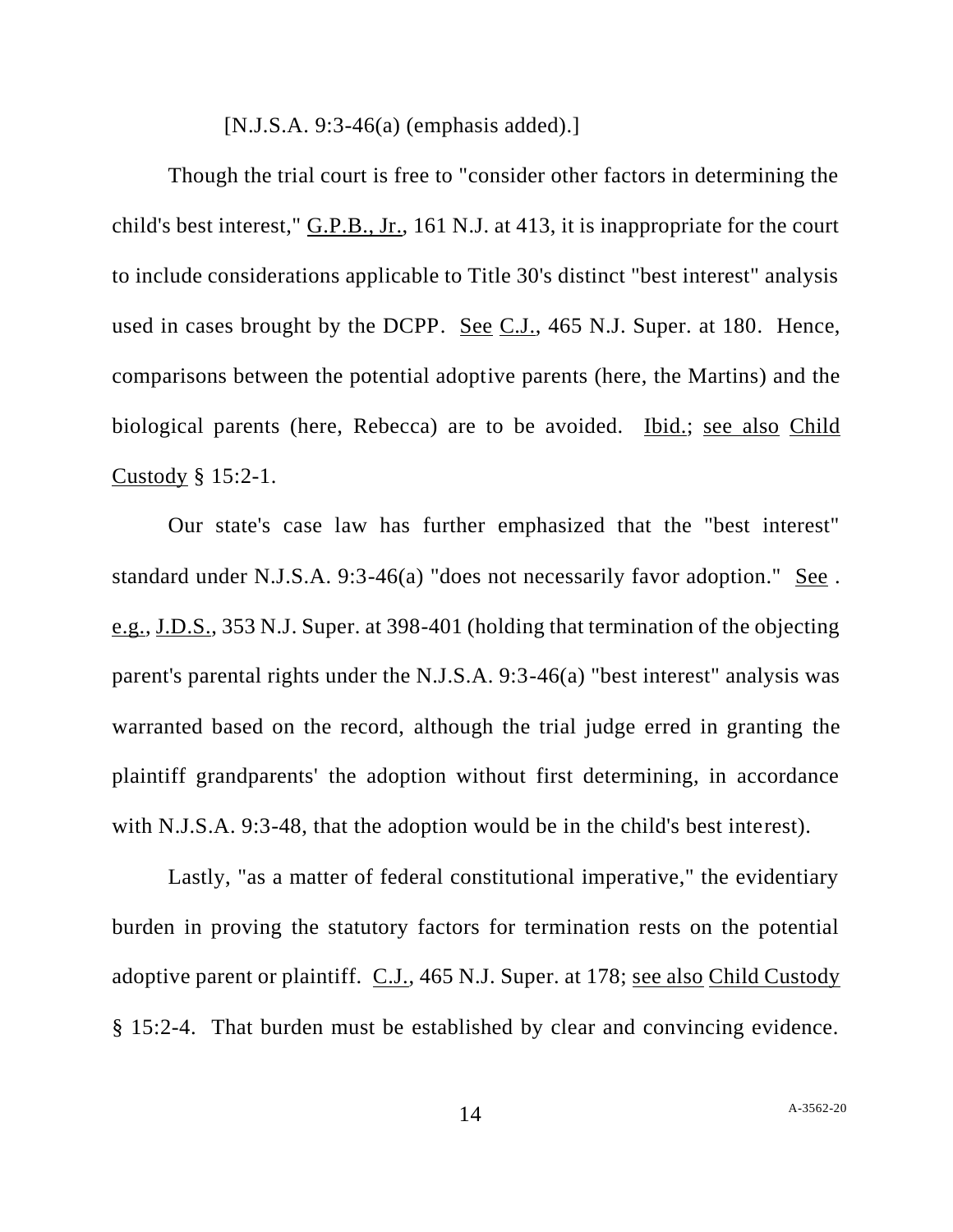C.J., 465 N.J. Super. at 178. If a plaintiff has met that threshold and the court has found against the objecting parent, the plaintiff's burden for establishing that adoption of the child would be in the child's best interest eases to a preponderance of the evidence standard. Child Custody § 15:2-4.

### B.

In evaluating the trial court's application of these substantive criteria to the facts of this case, we adhere to well-established standards of appellate review. Our review of appeals from orders terminating parental rights is limited. The trial court's factual and credibility determinations are to be accorded significant deference, considering the court's feel for the case based on its opportunity to see and hear the witnesses. C.J., 465 N.J. Super. at 173 (citing Cesare v. Cesare, 154 N.J. 394, 412 (1998) and J.D.S., 353 N.J. Super. at 394).

We must not disturb the trial court's findings "unless they are 'so manifestly unsupported by or inconsistent with the competent, relevant and reasonably credible evidence as to offend the interests of justice.'" J.D.S., 353 N.J. Super. at 394 (quoting Rova Farms Resort, Inc. v. Invs. Ins. Co. of Am., 65 N.J. 474, 484 (1974)). However, a trial court's interpretation of "the law and the consequences that flow from established facts are not entitled to any special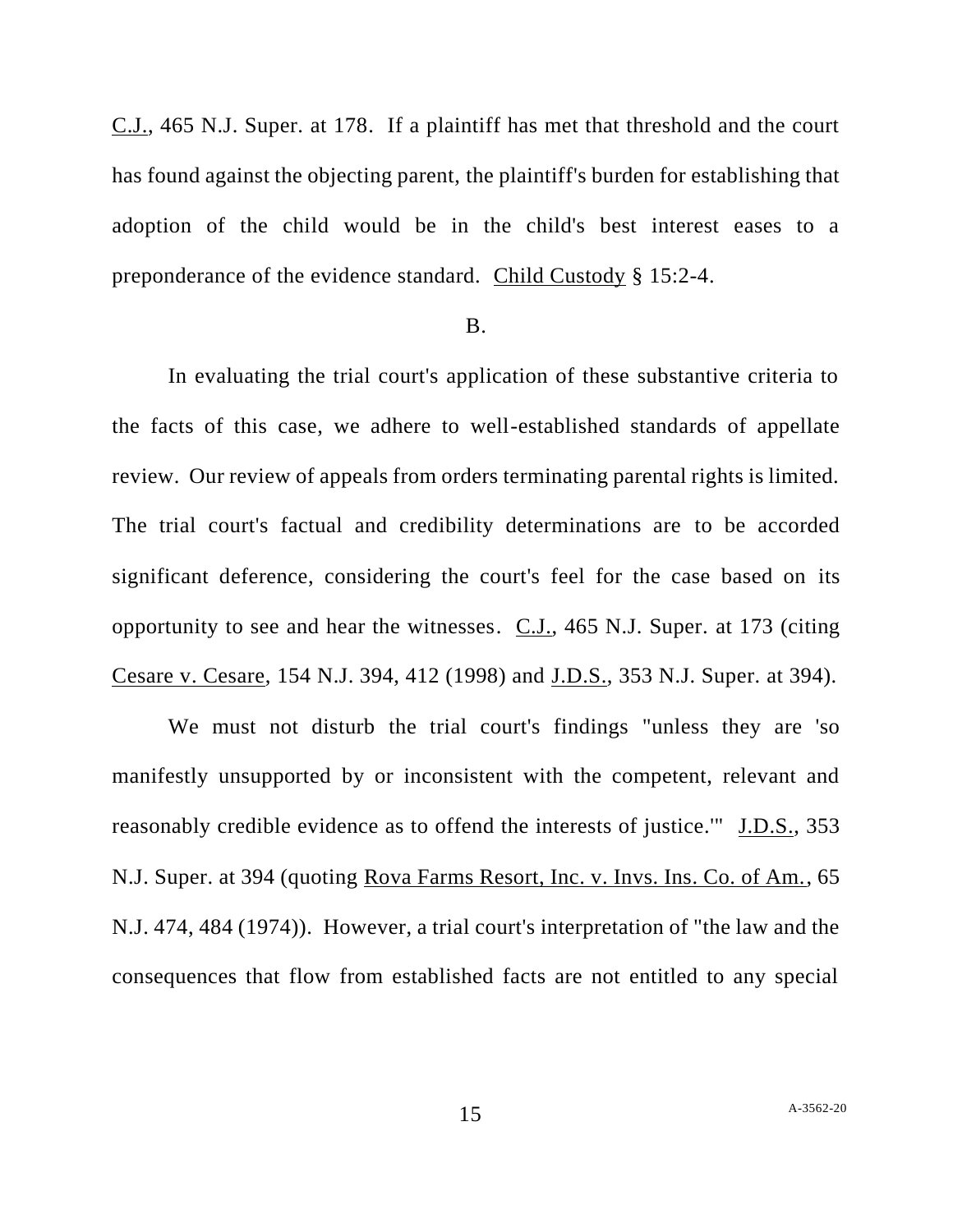deference." C.J., 465 N.J. Super. at 173 (quoting State v. Pomianek, 221 N.J. 66, 80 (2015)).

#### C.

Having considered Rebecca's arguments in light of these standards, and the record as a whole, we affirm the trial court's termination of her parental rights. We do so substantially for the sound reasons set forth in Judge Ostrowski's thoughtful post-trial oral opinion.

1.

In his oral decision, the judge first noted that the Pennsylvania Court of Common Pleas, which issued the December 2017 order granting custody of Amy to the Martins with Rebecca's consent, had found Rebecca "abdicated her parental responsibilities to [the Martins]." The court found that from that date to the present day, the Martins have "engage[d] in all the fundamental conduct and behavior assuming the responsibilities of a parent," and are "solely responsible" for Amy's day-to-day needs and upbringing.

The judge found "by clear and convincing evidence . . . that the [Martins] have predominantly honored their obligations from the Pennsylvania court order[,]" particularly making the "appropriate efforts" to arrange Rebecca's and Amy's monthly visits. Despite those efforts on behalf of the Martins, the judge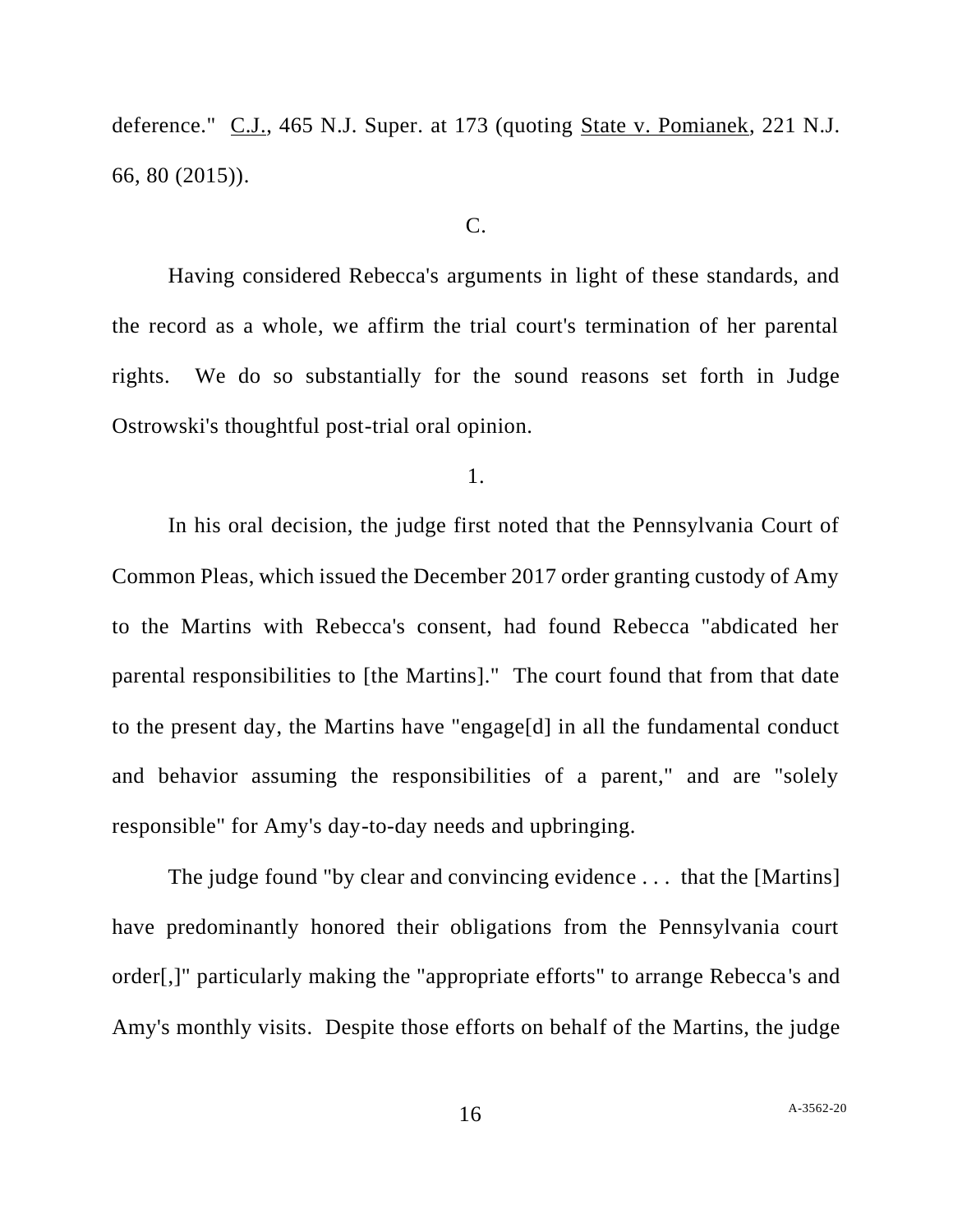observed that Rebecca would not "ma[k]e significant strides to try to find a make-up date or find alternative arrangements" following "last-minute cancellation[s]" of several visitation appointments. The judge characterized these relatively intermittent visitations since the December 2017 order as less akin to "mother/child visitation[,]" but rather "more like one would expect with a family friend or a friend." The judge found "nothing here that convinces [him] that these are anything other than mandated, casual events."

Turning to the criterion within the statute, N.J.S.A. 9:3-46(a), the judge concluded that Rebecca lacked "consistent involvement" in Amy's life, aside from the occasional birthday gift or clothes, and a handful of visitations. The judge also noted the lack of any "shred of evidence presented . . . that [Rebecca] has ever filed with this [c]ourt or had any hearings since this order was put into place, asking the [c]ourt to lift restrictions . . . [or] expand parenting time."

Turning to the statutory factor of the "fulfilment of financial obligations" to Amy, N.J.S.A. 9:3-46(a), the judge found that, although they had been met by Rebecca for the first approximately two years of Amy's life, the Martins had handled them since Amy was just over two years old. The judge made clear he was "not specifically comparing the lifestyle that [Amy] is accustomed to, at least financially" between the Martins and Rebecca, but rather considering what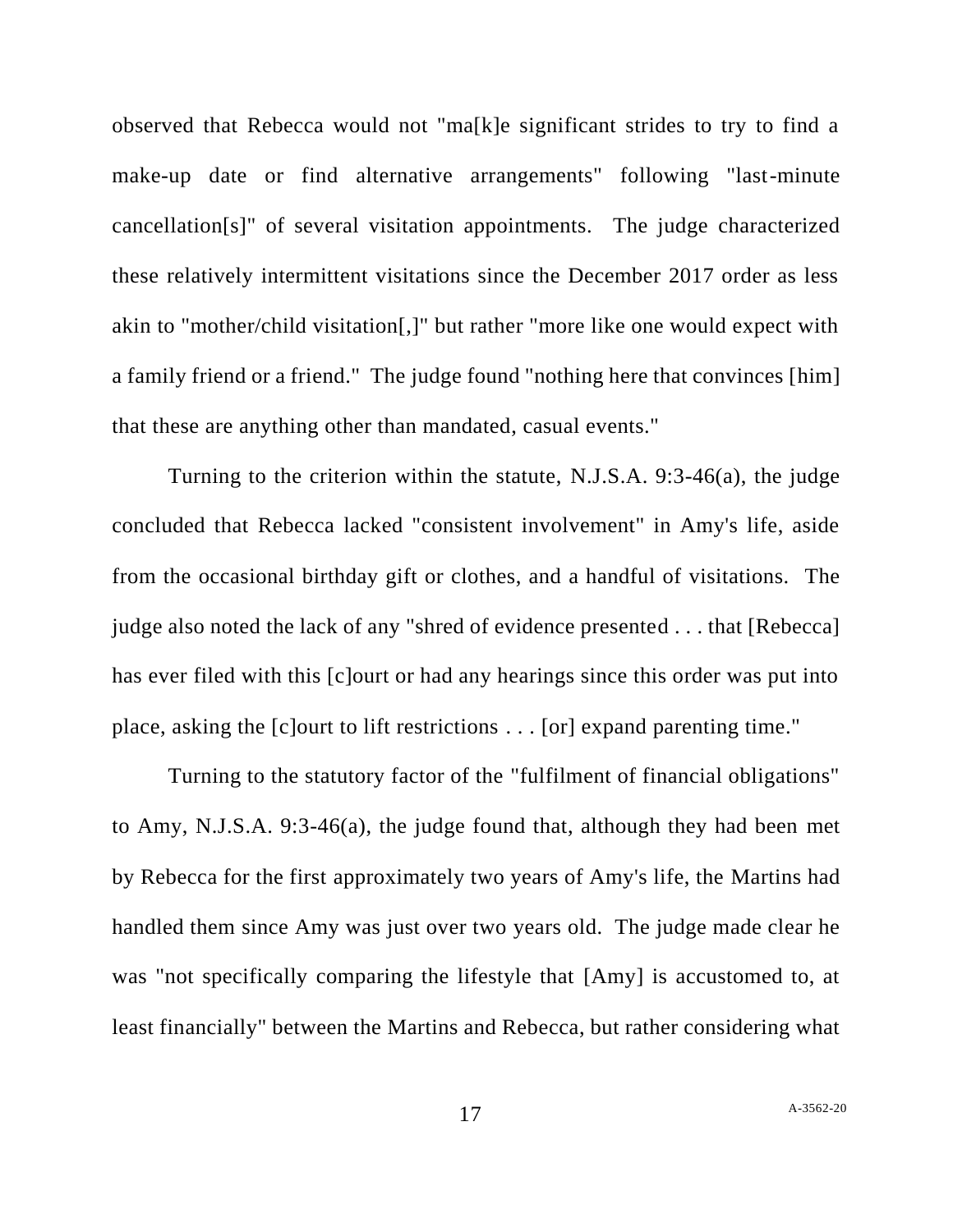Rebecca has provided "within the context of [her] ability" to support Amy. From that perspective, the court found Rebecca has fallen short for over half of Amy's life. $7$ 

The remaining three statutory factors were ascribed greater weight and more in-depth analysis by the judge. First, the judge found the absence of a "genuine effort to maintain communication with the child" on Rebecca's behalf. N.J.S.A. 9:3-46(a). In particular, the judge found that Rebecca's "own behavior . . . interfered with some of the contact" between her and Amy, including the criminal violations of which she was convicted. To the extent the Martins thwarted any contact between Amy and Rebecca, the judge was persuaded that the Martins reasonably limited contact when they felt doing so was safer and healthier for Amy.

As to whether Rebecca has maintained "a place of importance" in Amy's life, N.J.S.A. 9:3-46(a), the judge rightly acknowledged that such an assessment involves more than a parent's "subjective intent." The court found the Martins proved "by clear and convincing evidence, an absence of such a demonstration," particularly considering "the minimal efforts . . . by [Rebecca], the failure . . .

<sup>&</sup>lt;sup>7</sup> We are cognizant, as was the trial judge, of appellant's indigent status and therefore do not hinge our decision on that particular statutory factor as an essential element.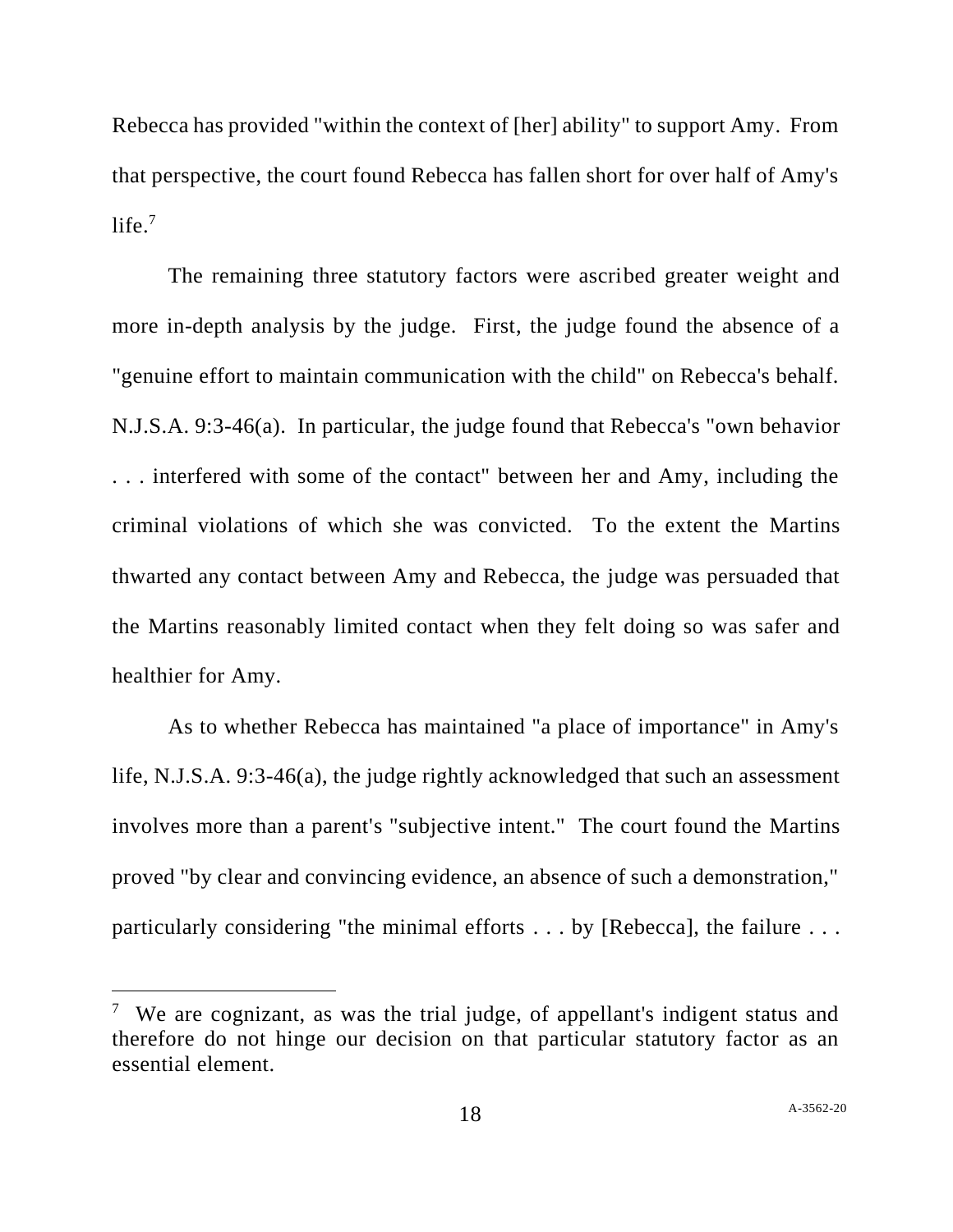to make application to this [c]ourt perhaps time and time and time again." The judge described Rebecca's efforts underlying this appeal were "too little too late."

Addressing Amy's best interest more broadly, the judge expressed concerns that "[b]y [her] own testimony, [Rebecca] is not ready and may not be ready for at least six months to even have unsupervised overnight parenting time or visitation" with Amy. While that speculative estimate may or may not materialize, Amy's "life continues to hang in the balance." The judge also stressed that "[o]ne of the things that is vitally important to a child is knowing his or her place in life . . . having a sense of permanency, not just perceived."

### 2.

Following our review of the record, we are satisfied there is ample support for all of these findings made by the trial judge. His decision is also manifestly consistent with the governing law. We need not add more to his thoughtful analysis. Although appellant's life circumstances have undoubtedly been difficult, both as a young child and after she left the Martins' home at the age of eighteen, she has failed to demonstrate a sustained ability and commitment to parent any of her three children, including Amy. We recognize that appellant has made admirable progress in abating her drug and mental health issues, but